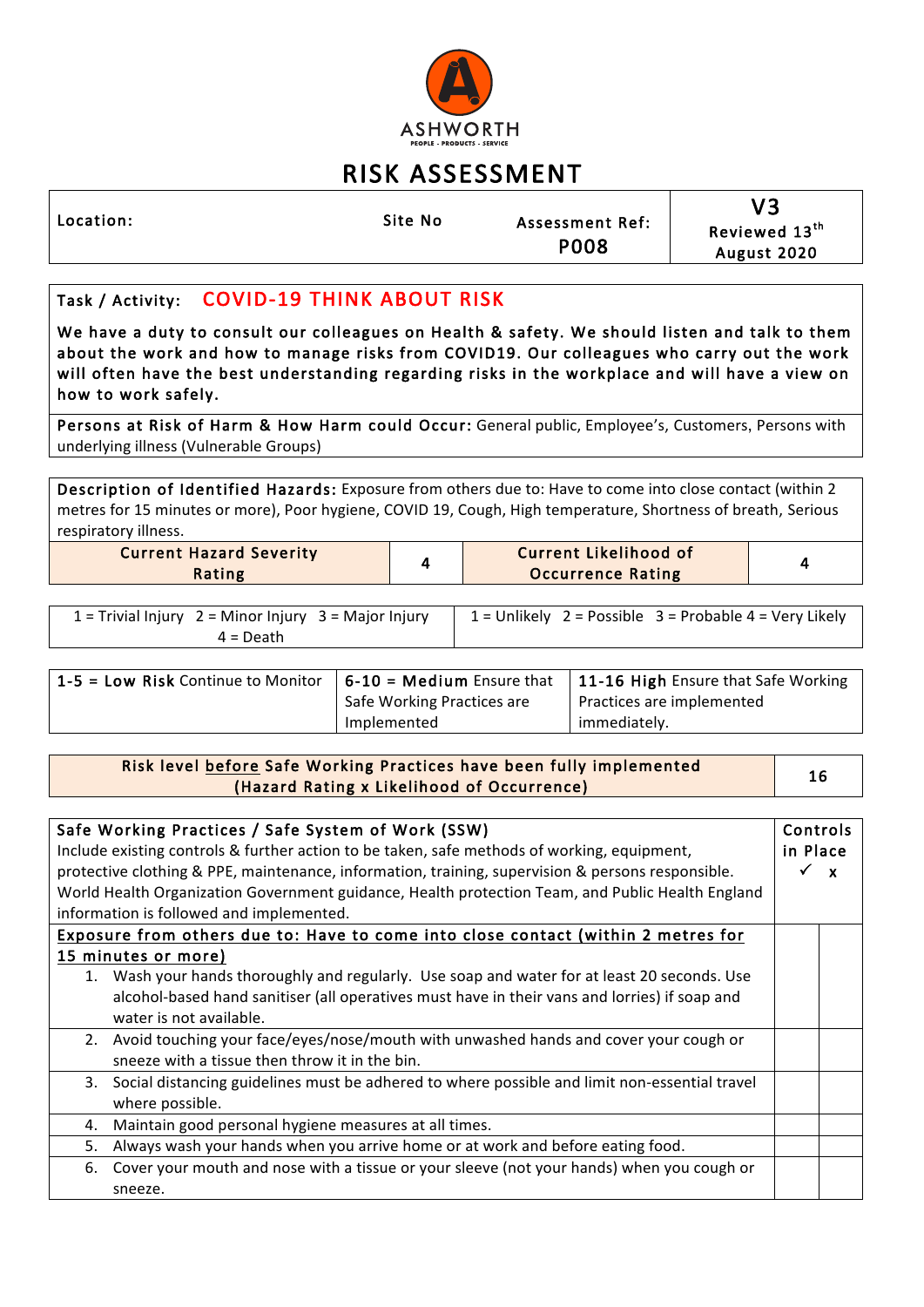| 7. Put all tissues in provided plastic bag prior to placing in waste bin, immediately and wash your                                                            |  |
|----------------------------------------------------------------------------------------------------------------------------------------------------------------|--|
| hands afterwards.                                                                                                                                              |  |
| Avoid close contact with people and especially with those who are unwell.<br>8.                                                                                |  |
| 9. Self-isolate for 14 days if returning from high risk locations. See UK Gov website for further                                                              |  |
| information                                                                                                                                                    |  |
| <b>10. FACE COVERINGS</b>                                                                                                                                      |  |
| Employers should support their colleagues in using face coverings safely if they choose to                                                                     |  |
| wear one. This means telling colleagues:                                                                                                                       |  |
| Wash your hands thoroughly with soap and water for 20 seconds or use hand                                                                                      |  |
| sanitiser before putting a face covering on or after removing it                                                                                               |  |
| When wearing a face covering, avoid touching your face or face covering, as you<br>٠                                                                           |  |
| could contaminate them with germs from your hands.                                                                                                             |  |
| Change your face covering if it becomes damp or you've touched it<br>$\bullet$                                                                                 |  |
| Continue to wash your hands regularly                                                                                                                          |  |
| Change and wash your face covering daily                                                                                                                       |  |
| If the material is washable, wash in line with the manufacturer's instructions                                                                                 |  |
| 11. Contingency plan to ensure competent resource is available should additional cover be                                                                      |  |
| required.                                                                                                                                                      |  |
|                                                                                                                                                                |  |
| 12. Regularly review control measures in line with authority guidance.                                                                                         |  |
| 13. Warning notices to be placed in the workplace reminding people to wash their hands.                                                                        |  |
| 14. Relevant COVID-19 notices must be displayed including Risk Assessment, Secure 2020 Poster                                                                  |  |
| 15. Regular reviews of control measures in line with latest governmental guidance is to be<br>undertaken.                                                      |  |
| 16. UK Government updates to be reviewed daily and any relevant actions to be communicated                                                                     |  |
| to the management team during twice weekly Teams call (Tuesday and Thursday)                                                                                   |  |
| 17. Ventilation into the building should be optimised to ensure fresh air supply is provided to all                                                            |  |
| areas of the facility and increased wherever possible.                                                                                                         |  |
| 18. Ensure that steps are taken to avoid people needing to unduly raise their voices to each                                                                   |  |
| other. This includes but is not limited to, refraining from playing music which may encourage                                                                  |  |
| shouting.                                                                                                                                                      |  |
| 19. From $1^{st}$ august 2020 clinically extremely vulnerable individuals who were previously shielding                                                        |  |
| at home can return to work as long as it is COVID secure. These individuals should continue to                                                                 |  |
| work from home wherever possible. Particular attention should also be paid to people who                                                                       |  |
| live with clinically vulnerable individuals.                                                                                                                   |  |
| 20. Where necessary vulnerable groups have their work activity/environment changed to                                                                          |  |
| minimise risk including home working.                                                                                                                          |  |
| 21. When delivering to customer sites, delivery drivers must wear gloves and face masks                                                                        |  |
| 22. Avoid allowing customers to use delivery drivers pens to sign for receipt of goods.                                                                        |  |
| 23. Regular toolbox talks by line managers to all staff/employees who encounter customers and                                                                  |  |
| supplier delivery drivers in relation to following social distancing and company hygiene rules.                                                                |  |
| 24. Customers and staff serving on the trade counter must wear a face mask. Avoid allowing                                                                     |  |
| customers to use trade counter owners pen.                                                                                                                     |  |
| 25. Visitors must adhere to the company's 'COVID-19 Visitors Rules' Document                                                                                   |  |
| <b>26. ACCIDENTS &amp; INCIDENTS</b>                                                                                                                           |  |
| Review accident and emergency procedures to ensure they reflect the social distancing                                                                          |  |
| principles as far as possible.                                                                                                                                 |  |
| In an emergency, for example, an accident provision of a first aid, fire or break in,                                                                          |  |
| people do not have to comply with social distancing guidelines if it were unsafe                                                                               |  |
| People involved in the provision of assistance to others, should pay particular<br>$\bullet$                                                                   |  |
| attention to sanitation measures immediately afterwards, including washing hands                                                                               |  |
| 27. SUSPECTED/CONFIRMED CASES                                                                                                                                  |  |
| Ensure any colleagues who have symptoms of COVID19 - High Temperature,                                                                                         |  |
| New and persistent cough or anosmia - however mild, should self-isolate for                                                                                    |  |
| at least 10 days from when the symptoms started. Colleagues who have tested<br>positive for COVID19 should self-isolate for at least 10 days starting from the |  |
|                                                                                                                                                                |  |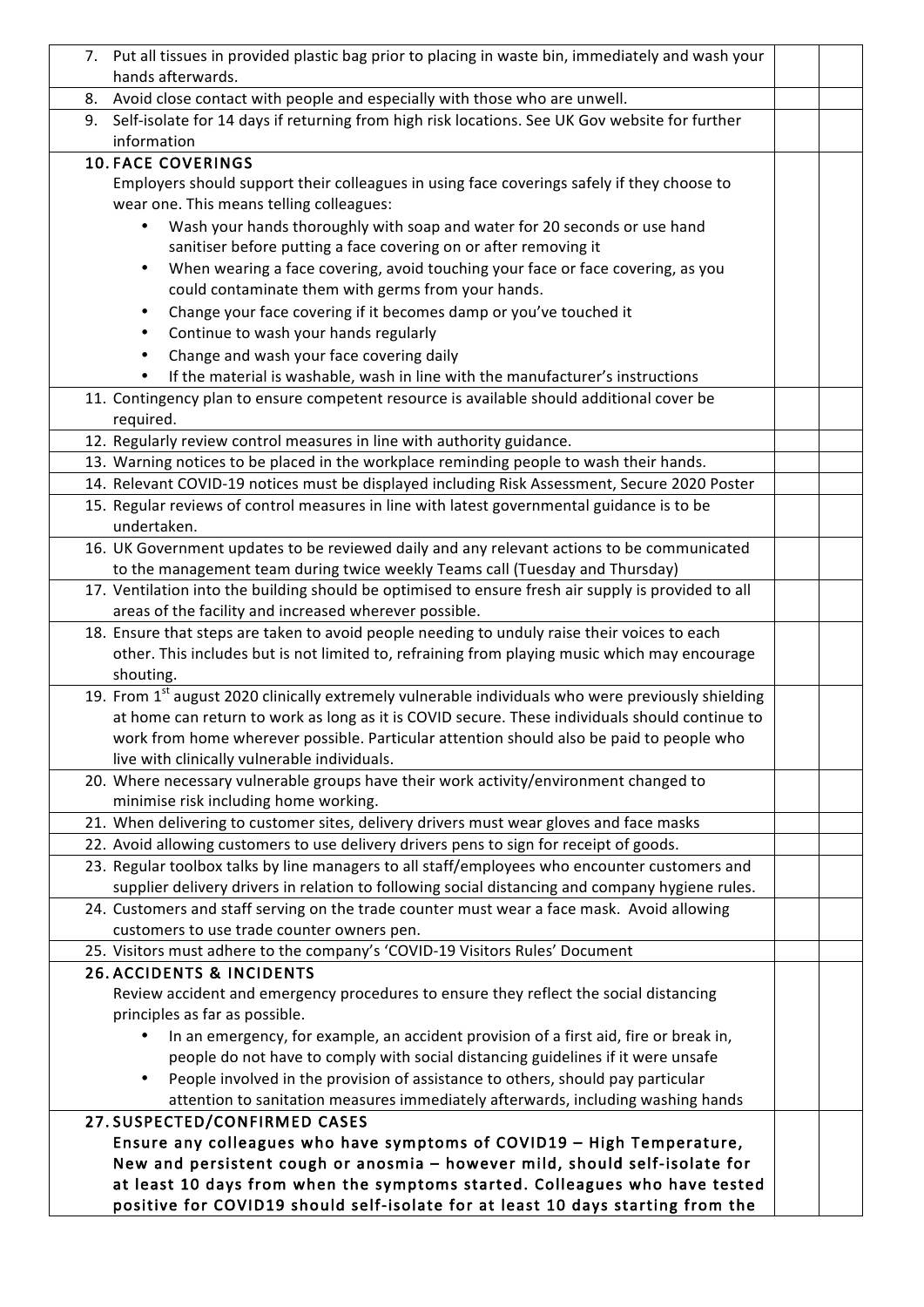| day the test was taken. Where a colleague has tested positive whilst not<br>experiencing symptoms but develop symptoms during the isolation period,<br>they should restart the 10-day isolation period from the day the symptoms<br>developed. This only applies to those who began their isolation on or after<br>30 <sup>th</sup> July 2020 |  |  |
|-----------------------------------------------------------------------------------------------------------------------------------------------------------------------------------------------------------------------------------------------------------------------------------------------------------------------------------------------|--|--|
| 28. Managing outbreaks in the Workplace (latest advice 05.08.20)                                                                                                                                                                                                                                                                              |  |  |
|                                                                                                                                                                                                                                                                                                                                               |  |  |
| The Regional Director will be the Single Point of Contact (SPOC) for each                                                                                                                                                                                                                                                                     |  |  |
| branch. This will be backed up by Jackie Mellor (General Manager) and James                                                                                                                                                                                                                                                                   |  |  |
| Gaby (Director). These individuals will be the lead on contacting Public Health                                                                                                                                                                                                                                                               |  |  |
| Teams.                                                                                                                                                                                                                                                                                                                                        |  |  |
| If there is more than one case of COVID-19 associated with your workplace, you<br>$\bullet$                                                                                                                                                                                                                                                   |  |  |
|                                                                                                                                                                                                                                                                                                                                               |  |  |
| should contact your local PHE health protection team to report the suspected                                                                                                                                                                                                                                                                  |  |  |
| outbreak                                                                                                                                                                                                                                                                                                                                      |  |  |
| If the local PHE Health Protection Team declares an outbreak, you will be asked to<br>$\bullet$                                                                                                                                                                                                                                               |  |  |
| record details of symptomatic staff and assist with identifying contacts. You should                                                                                                                                                                                                                                                          |  |  |
| therefore ensure all employment records are up to date. You will be provided with                                                                                                                                                                                                                                                             |  |  |
|                                                                                                                                                                                                                                                                                                                                               |  |  |
| information about the outbreak management process, which will help you to                                                                                                                                                                                                                                                                     |  |  |
| implement control measures, assist with communication to staff and reinforce                                                                                                                                                                                                                                                                  |  |  |
| prevention messages                                                                                                                                                                                                                                                                                                                           |  |  |
| Use the early outbreak management 'Action Cards' to guide you through the                                                                                                                                                                                                                                                                     |  |  |
| necessary steps.                                                                                                                                                                                                                                                                                                                              |  |  |
| <b>Suspected / Confirmed Cases</b>                                                                                                                                                                                                                                                                                                            |  |  |
| 29. If an individual becomes unwell within the workplace wherever possible they are to be                                                                                                                                                                                                                                                     |  |  |
|                                                                                                                                                                                                                                                                                                                                               |  |  |
| isolated away from other staff - a minimum of 2M distance, and preferably in a separate well-                                                                                                                                                                                                                                                 |  |  |
| ventilated area/room with separate bathroom facilities if possible. Management are to be                                                                                                                                                                                                                                                      |  |  |
| informed immediately and employee sent home.                                                                                                                                                                                                                                                                                                  |  |  |
| 30. If the employee has Symptoms, they are to stay at home & self-isolate until a COVID-19 test                                                                                                                                                                                                                                               |  |  |
| can be taken to ascertain if they have the virus, the contact number for 'NHS Track & Trace' is                                                                                                                                                                                                                                               |  |  |
| 119 (follow government self-isolation guidance).                                                                                                                                                                                                                                                                                              |  |  |
|                                                                                                                                                                                                                                                                                                                                               |  |  |
| 31. If the employees are of a vulnerable group, and symptoms worsen during home isolation or                                                                                                                                                                                                                                                  |  |  |
| are no better after 7 days they should Contact NHS111 online (https://111.nhs.uk/) or if no                                                                                                                                                                                                                                                   |  |  |
| internet access call NHS111 and follow guidance given. For an emergency call 999.                                                                                                                                                                                                                                                             |  |  |
| 32. Consider additional support required to individual and others.                                                                                                                                                                                                                                                                            |  |  |
| 33. Deep clean work environment.                                                                                                                                                                                                                                                                                                              |  |  |
| 34. Identify as far as possible potential persons who may also be affected.                                                                                                                                                                                                                                                                   |  |  |
| 35. Dispose of waste in line with local guidance. Should there be a confirmed case, waste needs                                                                                                                                                                                                                                               |  |  |
|                                                                                                                                                                                                                                                                                                                                               |  |  |
| to be double bagged and quarantined for 72 hours before disposal.                                                                                                                                                                                                                                                                             |  |  |
| 36. Following any confirmation of a case within the workplace, if the individual is advised to self-                                                                                                                                                                                                                                          |  |  |
| isolate, notify all employees and undertake deep clean. It may be necessary to notify local                                                                                                                                                                                                                                                   |  |  |
| health authorities.                                                                                                                                                                                                                                                                                                                           |  |  |
| 37. Confirmed cases are NOT to attend work until isolation process is complete and they are                                                                                                                                                                                                                                                   |  |  |
| discharged as appropriate.                                                                                                                                                                                                                                                                                                                    |  |  |
| <b>Further Information:</b>                                                                                                                                                                                                                                                                                                                   |  |  |
|                                                                                                                                                                                                                                                                                                                                               |  |  |
| When calculating the risk at each branch, consider the likelihood of harm occurring and the severity of that harm.                                                                                                                                                                                                                            |  |  |
| With COVID-19 the severity of harm is dependent upon the health of each individual.                                                                                                                                                                                                                                                           |  |  |
| For most people the health implications are relatively low, with some not even inconvenienced by the illness,                                                                                                                                                                                                                                 |  |  |
| however for those with underlying health issues this has proved fatal.                                                                                                                                                                                                                                                                        |  |  |
| In relation to the likelihood of occurrence this may vary depending on differing regions and infection rates, areas                                                                                                                                                                                                                           |  |  |
| with higher infection rates are likely to score higher in this area.                                                                                                                                                                                                                                                                          |  |  |
|                                                                                                                                                                                                                                                                                                                                               |  |  |
| It is therefore imperative that when carrying out your assessment you consider the latest information issued by                                                                                                                                                                                                                               |  |  |
| governments (not the media) to determine the likelihood and thus the risk level.                                                                                                                                                                                                                                                              |  |  |
| The risk assessment should be regularly reviewed against current guidance and made site specific. During this                                                                                                                                                                                                                                 |  |  |
| outbreak, guidance is likely to change on a daily basis, it is important to update the control measures accordingly.                                                                                                                                                                                                                          |  |  |

Follow www.gov.uk/dhsc for further information.